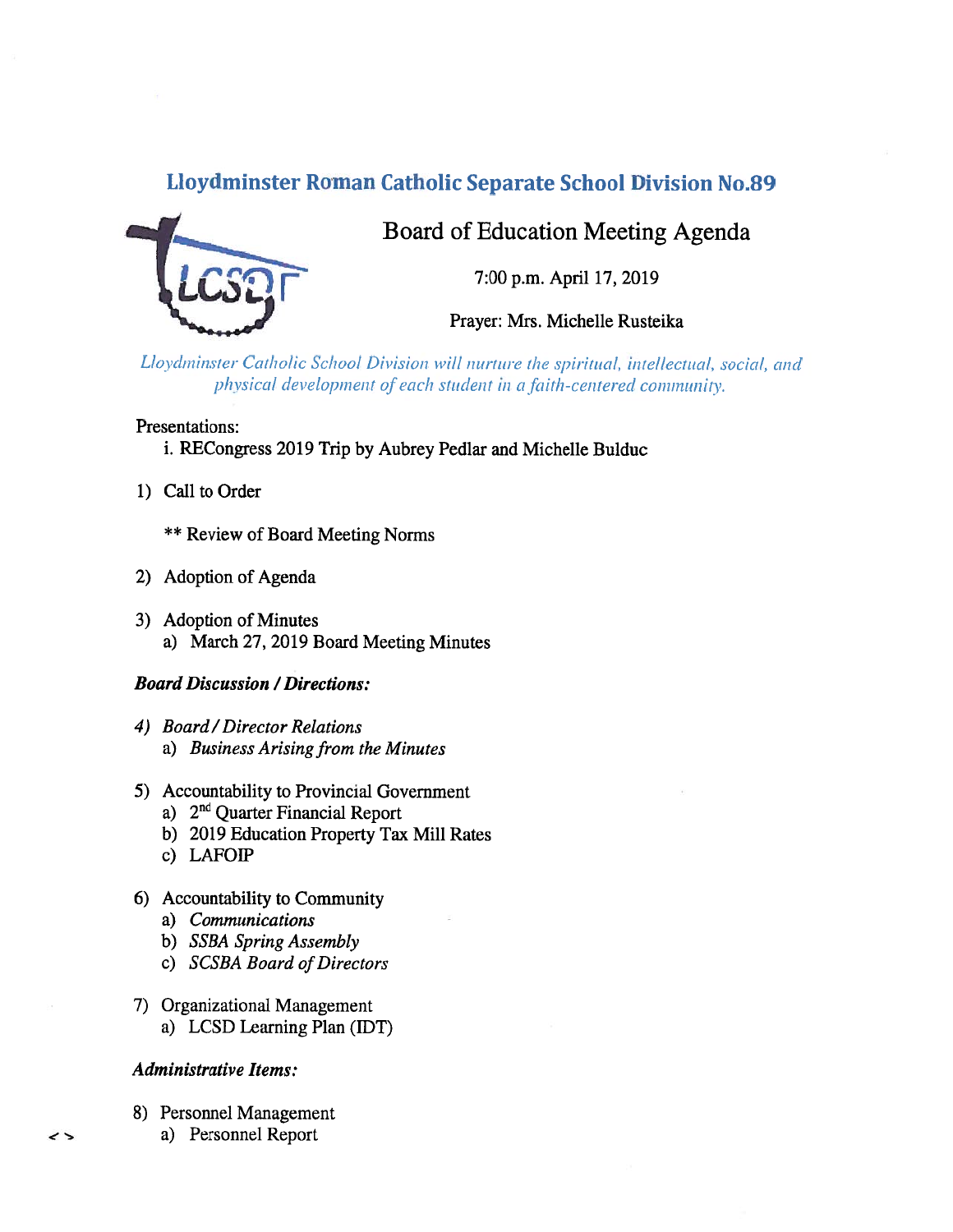## 9) Information Items

10) Correspondence

a) Provincial Education Plan Survey

 $\overline{\mathcal{R}}$ 

- b) ACSTA Request
- 11) Identification of Emergent Items

12) Closing Prayer

13) Adjournment

## May Prayer: Mr. Chris Camel!

 $\alpha$ 

 $\tilde{\Theta}$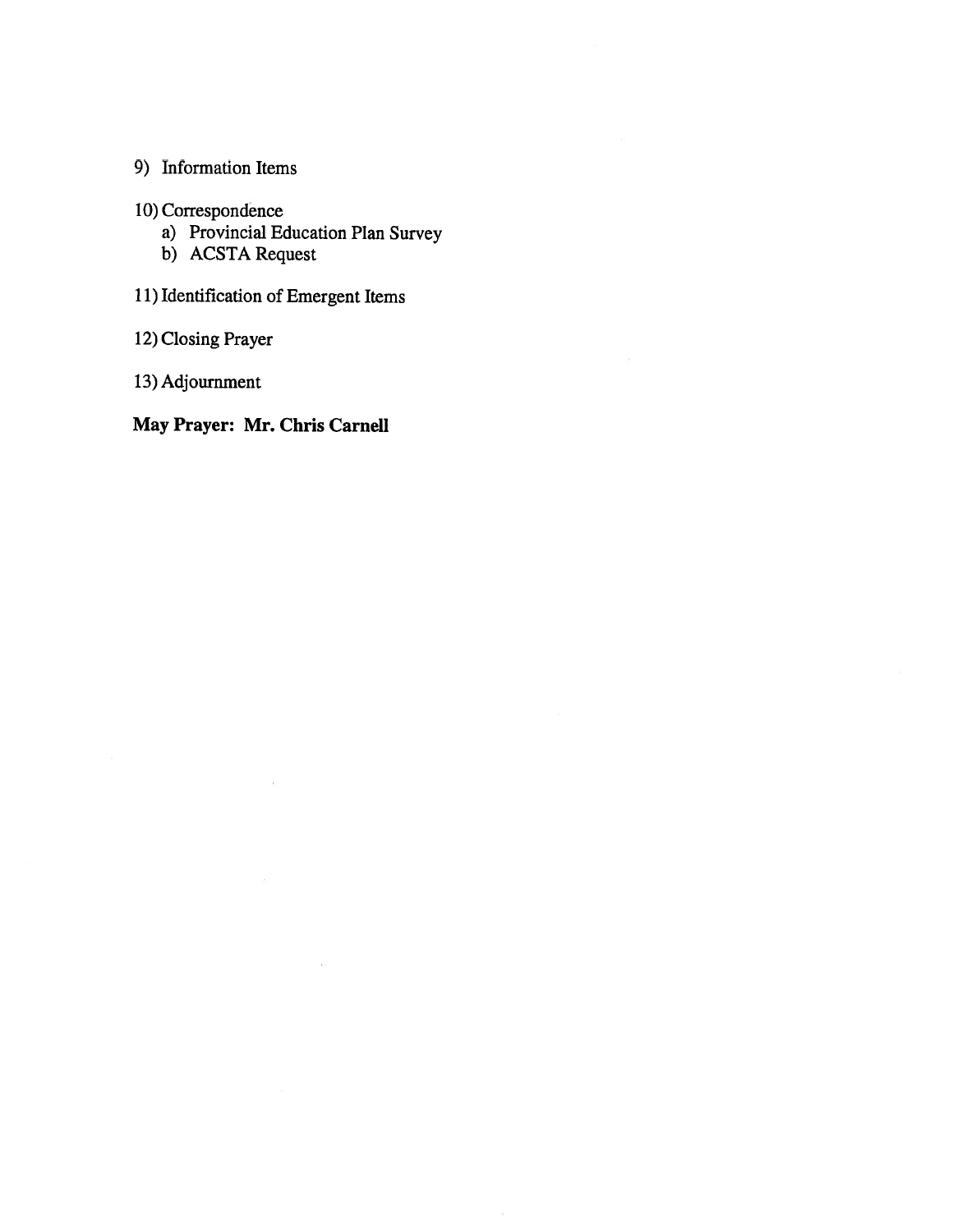## LLOYDMINSTER R.C.S.S.D. #89

### MINUTES OF THE REGULAR BOARD MEETING

#### Wednesday, April 17, 2019

**TIME AND PLACE:** The meeting commenced at 7:03 p.m. in the Board Room.

ATTENDANCE: Mrs. Paula Scott (Chair) Mrs. Michelle Rusteika Mrs. Jill Wytrykusz Mrs. Erin MacDuff Mr. Calvin Fendelet Mr. Chris Carnell (arrive at 7:08 pm) Mrs. Laurie Makichuk

> Mr. Nigel McCarthy, Director of Education Mrs. Melanie Stelmaschuk, Chief Financial Officer Ms. Glenda Kary, Deputy Director of Education Mr. Kevin Kusch, Deputy Director of Learning

Prayer led by Mrs. Michelle Rusteika

Presentation: RECongress 2019 Trip by Raisa Vallis and Michelle Bulduc

| 19/04/17-01 | Mrs. Laurie Makichuk moved that the Board of Education adopt |
|-------------|--------------------------------------------------------------|
| Agenda      | the agenda, as presented.                                    |

#### **CARRIED**

| 19/04/17-02           | Mrs. Michelle Rusteika moved that the Board of Education    |
|-----------------------|-------------------------------------------------------------|
| <b>March 27, 2019</b> | approve March 27, 2019 Board Meeting minutes, as presented. |
| <b>Minutes</b>        |                                                             |

#### **CARRIED**

19/04/17-03 Mrs. Erin MacDuff moved that the Board of Education  $2<sup>nd</sup>$  Quarter adopt the  $2<sup>nd</sup>$  Quarter Interim Financial report, as presented. Financial Report

#### CARRIED

19/04/17-04 Mrs. Jill Wytrykusz moved that the Board of Education 2019 Education pass a resolution exercising its Constitutional right to levy **Property Tax** education property tax and set education property tax mill<br>Mill Rates rates, and in doing so Lloydminster Catholic School Divis rates, and in doing so Lloydminster Catholic School Division hereby sets Education Property Tax Mill Rates as follows: